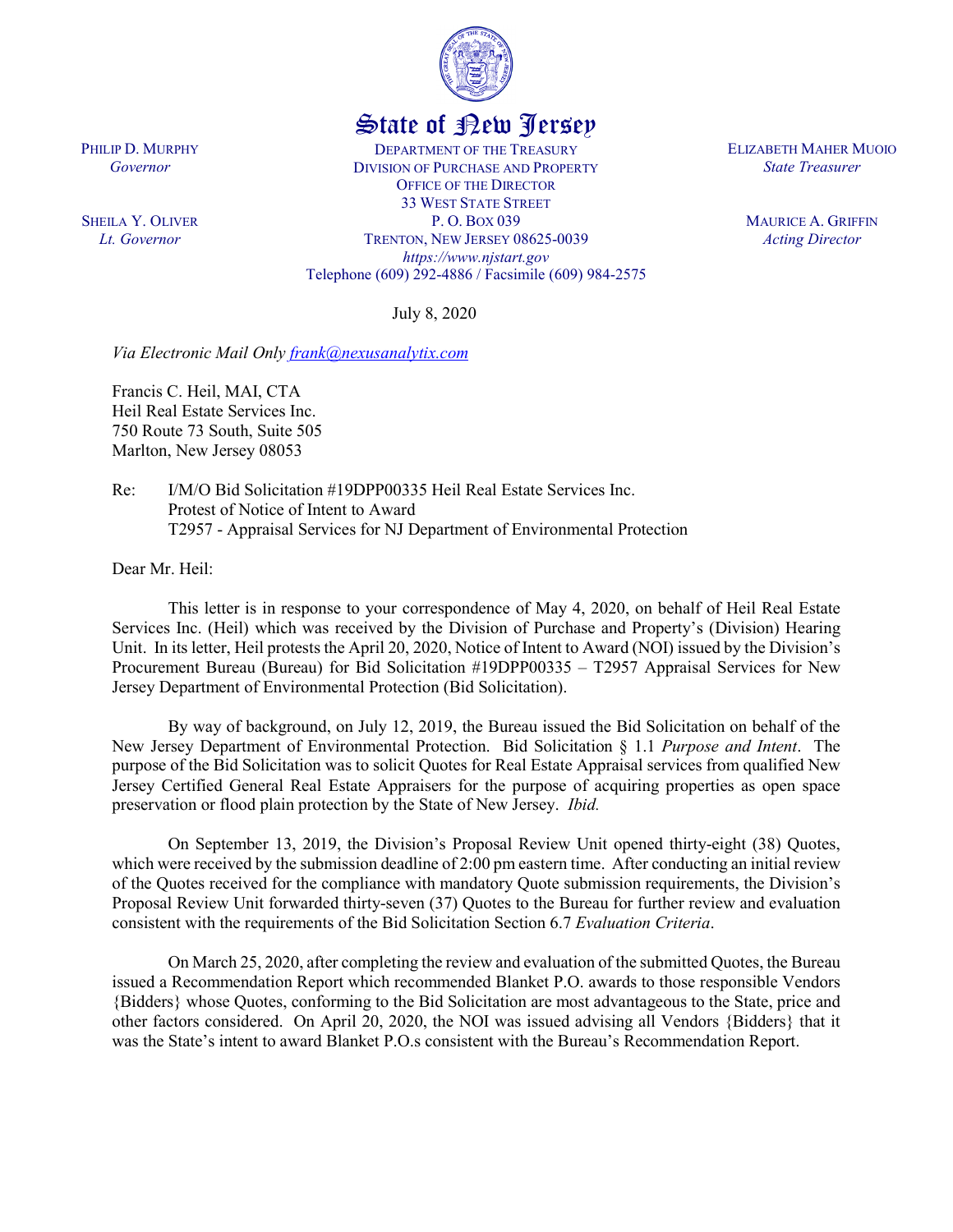With respect to the Quote submitted by Heil, the Bureau's Recommendation Report noted the following:

## Heil

The Quote submitted by Heil was determined by the Bureau to be non-responsive to the mandatory material requirements of the Bid Solicitation, as it failed to provide the required pricing for Price Line 2 in the Northern Region, Price Line 4 in the Central Region, and Price Line 6 in the Southern Region as required by Section 4.4.5.2, State Supplied Price Sheet Instructions. Section 4.4.5.2 states, "The Vendor {Bidder} must provide a Firm-Fixed all-inclusive hourly rate for both price lines of a Region in order to be eligible for award of that Region. The Vendor {Bidder} must be willing and able to service the entire Region that is bid. Quotes submitted for less than an entire Region will be rejected and deemed as non-responsive for the respective Region. The Vendor {Bidder} is able to submit a Quote for a single Region, or any combination of Regions."

Subsequently, the Bureau found Heil to be non-responsive to the mandatory material requirements of the Bid Solicitation and its Quote was not further evaluated.

On May 3, 2020, Heil sent a protest letter to the Division challenging the Bureau's April 20, 2020 NOI and the determination that its submitted Quote was non-responsive. Heil alleges as follows:

The objection to this award is based on the following reasons:

- 1. The state has failed to provide complete and plain language proposal, instructions and submission forms.
- 2. The proposal response requirements were overly burdensome requiring significant resources and time to completed.
- 3. The state's requirement to carry business liability insurances as a condition to submit a bid was a demand to spend money in order to have an opportunity to bid.
- 4. The state has exceeded any reasonable time allocation between the due date (09/2019) and the intended date to award of this contract (05/2020).
- 5. The state adherence to the current contract has been in bad faith. Refusing to compensate for work demands above and beyond the included scope of work.

In consideration of Heil's protest, I have reviewed the record of this procurement, including the Bid Solicitation, Heil's Quote and protest, the relevant statutes, regulations, and case law. This review of the record has provided me with the information necessary to determine the facts of this matter and to render an informed Final Agency Decision on the merits of the protest. I set forth herein the Division's Final Agency Decision.

To summarize Heil's first two protest points, Heil argues that the State has failed to provide complete and plain language instructions and submission forms for the Bid Solicitation, and the response requirements for this Bid Solicitation were overly burdensome, requiring significant resource and time to complete. The first section of the Bid Solicitation, Section 1.0 *Information for Vendors {Bidders}*, cautions Vendors {Bidders}:

> **NOTICE:** This Bid Solicitation is part of the *NJSTART* Procurement Program. *The Vendor {Bidder} is advised to thoroughly read all sections, as many have been revised, and follow all instructions contained in this Bid Solicitation, including the instructions on the Bid Solicitation's Offer and Acceptance Page* and read through all Quick Reference Guides (QRGs) located on the [NJSTART Vendor Support Page](http://www.state.nj.us/treasury/purchase/njstart/vendor.shtml)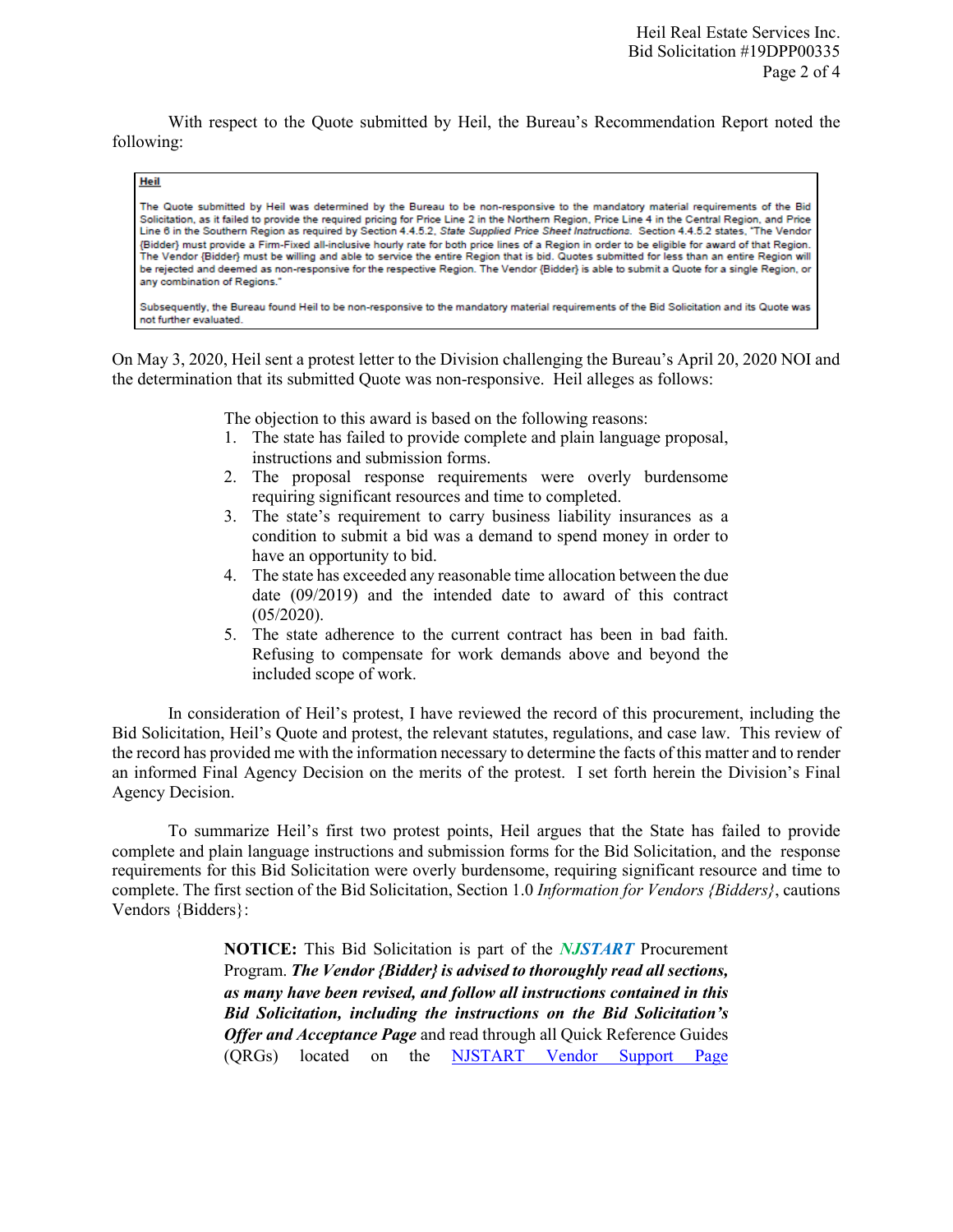[\(http://www.state.nj.us/treasury/purchase/njstart/vendor.shtml\)](http://www.state.nj.us/treasury/purchase/njstart/vendor.shtml), before preparing and submitting its Quote.

The QRGs are designed to assist Vendors {Bidders} in using *NJSTART* and to assist Vendors {Bidders} in preparing Quotes in response to publicly advertised Bid Solicitations.

Additionally, Bid Solicitation Section 1.3.1 *Electronic Question and Answer Period,* provided Vendors {Bidders} with a forum to ask questions about any potentially unclear or ambiguous instructions contained in the Bid Solicitation. Bid Amendment #1 to Bid Solicitation 19DPP00335 was posted on *NJSTART* on August, 12, 2019, and contained the State's response to six (6) questions that were raised during the period. Heil did not ask any questions during this period. Furthermore, Bid Solicitation Section 1.4.2 *Vendor {Bidder} Responsibility* clearly indicates that:

> The Vendor {Bidder} assumes sole responsibility for the complete effort required in submitting a Quote in response to this Bid Solicitation. No special consideration will be given after Quotes are opened because of a Vendor's {Bidder's} failure to be knowledgeable as to all of the requirements of this Bid Solicitation.

With respect to Heil's first two protest points, the requirements for this Bid Solicitation were the same for all potential Vendors {Bidders}. Of the thirty-eight (38) Vendors {Bidders} who submitted Quotes by the September 13, 2019 Quote Opening Date, twenty-four (24) met all of the Bid Solicitation requirements including filling out the State-supplied Price Sheet properly. Thus, no undue burden was placed on Heil.

Heil's third protest point is that "the State's obligation to carry business liability insurances as a condition to submit a bid was a demand to spend money in order to have an opportunity to bid." The Bid Solicitation did not place such a requirement on those Vendors {Bidders} wishing to submit Quotes. Rather, the insurance obligations outlined in this Bid Solicitation only apply to those Vendors {Bidders} who are ultimately selected for the award of a Blanket P.O.. Bid Solicitation Section 5.17.1 *Insurance—Professional Liability Insurance* and Section 4.2 *Insurance* of the State of New Jersey Standard Terms and Conditions outline the insurance policies and amounts that the State requires of an awarded Vendor {Contractor} for this Bid Solicitation. Bid Solicitation Section 7.0 *Blanket P.O. Award* further indicates that those insurance policies are required from an awarded Vendor {Contractor} before a Blanket P.O. Award commences, not from a Vendor {Bidder} at time of Quote submission. Specifically, Section 7.3 *Insurance* Certificates states:

> The Vendor {Contractor} shall provide the State with current certificates of insurance for all coverages required by the terms of this Blanket P.O., naming the State as an Additional Insured.

Further, as shown in the screenshot below, this Bid Solicitation did not require Bid Security in order for Vendors {Bidders} to submit a Quote.

> $4.4.1.7$ **BID SECURITY**

Not applicable to this procurement.

Thus, no Vendor {Bidder} was required to carry any particular amount of insurance as a prerequisite for submitting a Quote.